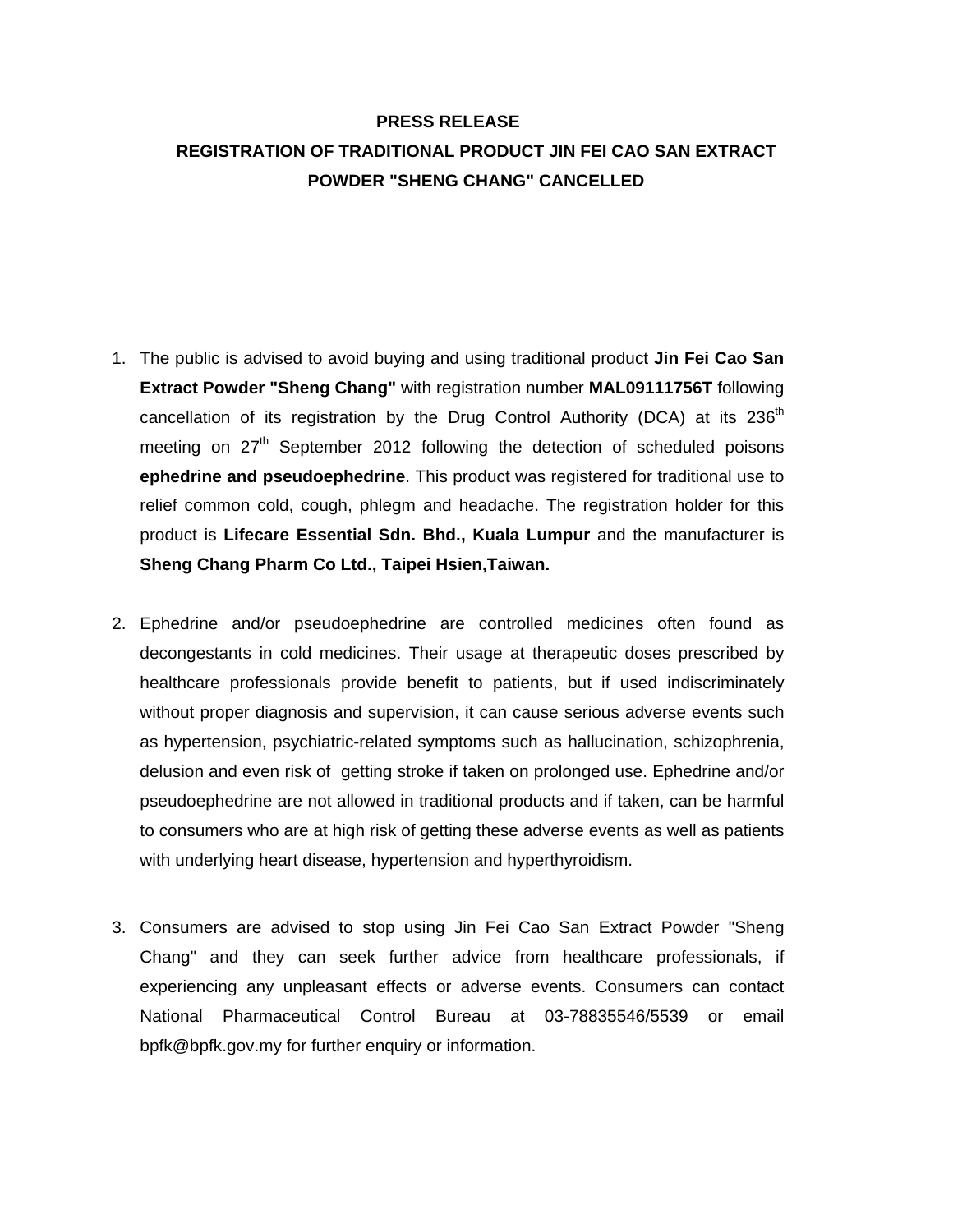4. Anyone who is in possession of this product is advised to immediately cease selling, distributing or using it. Sellers are reminded that possession for sale of these products is an offence under the Control of Drugs and Cosmetics Regulations 1984. Any individual who commits an offence under these regulations can be fined up to a maximum of RM25,000 or a jail sentence not exceeding 3 years or both for the first offence, and for a subsequent offence, a fine up to a maximum of RM50,000 or a jail sentence not exceeding 5 years or both. A company found guilty can be fined up to RM50, 000 for the first offence and fined up to a maximum of RM100,000 for a subsequent offence.

## **DATO' SRI DR. HASAN BIN ABDUL RAHMAN**

Director General of Health Malaysia DCA Chairman Ministry of Health Malaysia